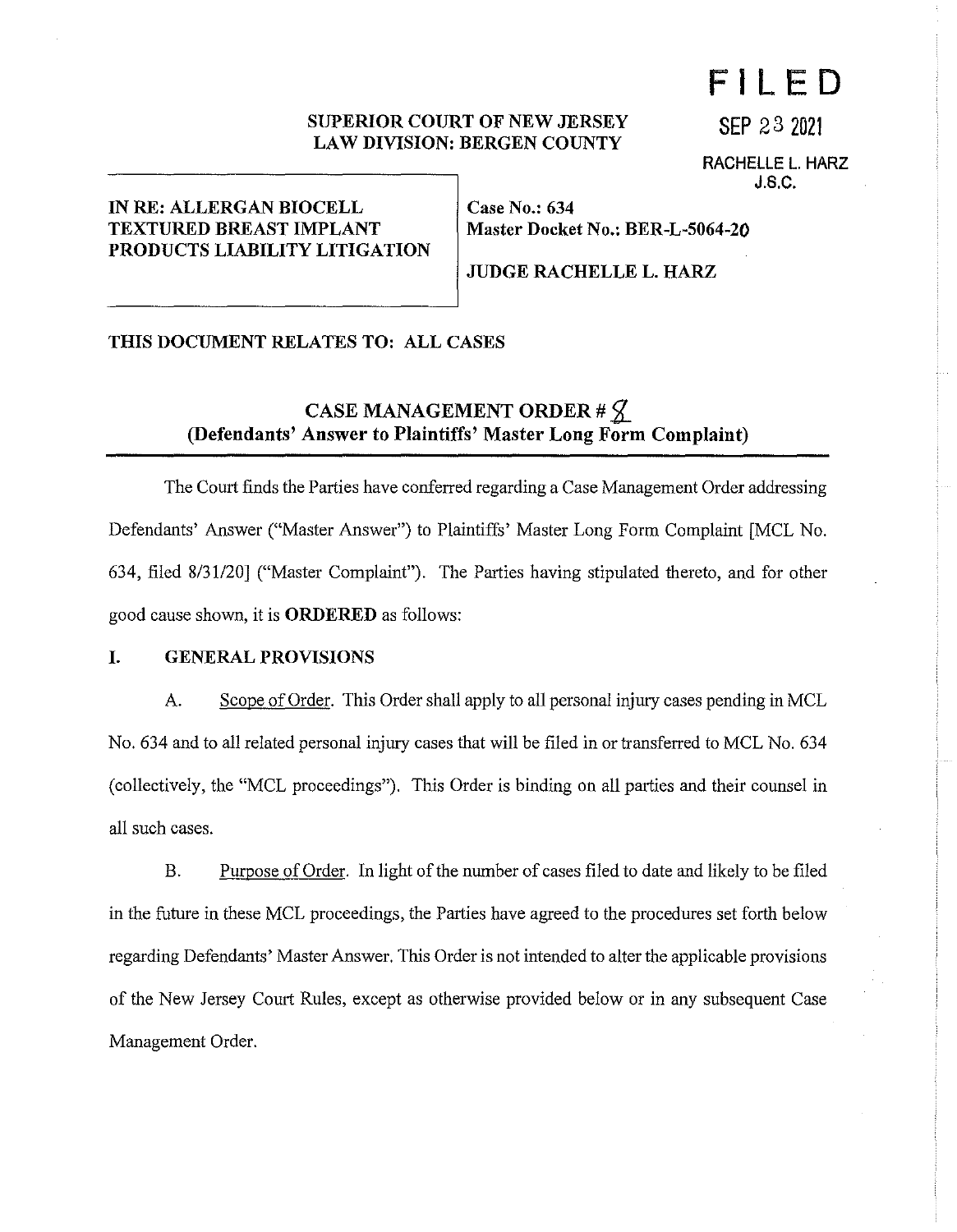#### **11. MASTER ANSWER**

A. Deadline for Filing Master Answer. Within 21 (twenty-one) days of the entry of this Order, Defendants shall file their Master Answer.

B. Impact of Master Answer. Upon its filing, the Master Answer shall be deemed to have been filed in every current or future case associated with the MCL proceedings, with no further action required by Defendants. Thereafter, any Plaintiff who wishes to dismiss her or his case may do so within 35 days after filing of the Short Form Complaint without consent of Defendants and thereafter in accordance with the New Jersey Court Rules, including upon the filing of a stipulation as provided by New Jersey Court Rule 4:37-l(a) as applicable, and Defendants confirm that they do not intend to object to such dismissals in the ordinary course, and consent to such stipulation shall not be umeasonably withheld by Defendants, or upon Court Order as provided by New Jersey Court Rule 4:37-l(b). The Parties agree that the filing of the Master Answer will serve as Defendants' responses to the Short Form Complaints and all affirmative defenses pied in the Master Answer are explicitly incorporated in response to any Short Form Complaint. To the extent that any Short Form Complaint contains allegations different from or in addition to the allegations in the Master Complaint, the Master Answer shall be deemed to deny all such allegations. To the extent that any Short Form Complaint contains allegations, causes of action, and/or parties different from those set forth in the Master Complaint, Defendants reserve their rights to file an amended answer at a time agreed upon by the parties or ordered by this Court. In addition, any Plaintiff who has filed a Short Form Complaint prior to entry of this Order and who wishes to amend same may do so within 35 days after service of the Master Answer by Defendants. Any Plaintiff who files a Short Form Complaint after the filing of the Master Answer